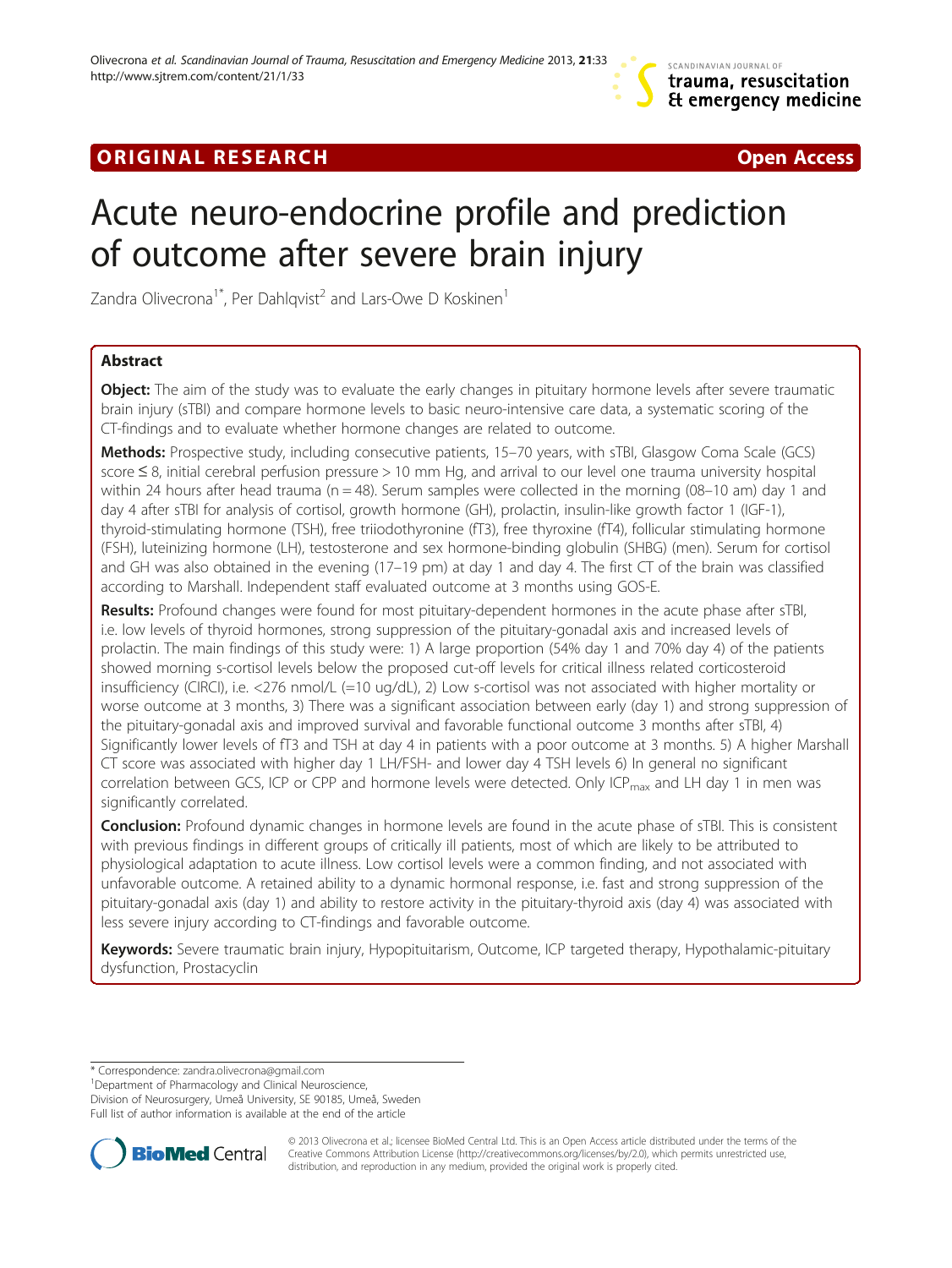### Introduction

Traumatic brain injury (TBI) remains one of the major causes of death and disability worldwide. The pituitary is particularly vulnerable to head trauma due to the anatomical location of the gland within the sella turcica as well as its fragile infundibular hypothalamic structure and its vascular supply. Pituitary insufficiency after trauma was first reported in 1914 [[1\]](#page-10-0) and post-mortem evidence dating back several decades show pituitary gland infarctions in up to one-third of patients deceased shortly after TBI [[2\]](#page-10-0). Injury mechanisms of hypothalamic-pituitary damage due to TBI include direct mechanical/shearing injury to the pituitary stalk and the vulnerable long hypophyseal vessels, which may result in anterior lobe infarction and secondary injuries due to increased intracranial pressure, hypotension, hypoxia and vasospasm. The posterior pituitary is less susceptible to injury due to less fragile vascular supply [\[3](#page-10-0)]. Nevertheless, pituitary insufficiency after TBI has until recently been considered a rare event, with sparse data derived from case reports and case series [[3,4](#page-10-0)]. However, reports from recent years have suggested permanent pituitary insufficiency after traumatic head injury to be far more common than previously thought [[5,6\]](#page-10-0).

In the acute phase after TBI, depending on TBI severity and location an acute post-traumatic hypothalamic and pituitary tissue damage is likely to occur in many patients early after trauma, with concomitant disturbances in hormone secretion. Most important in the acute phase is not to overlook an acute insufficiency in the hypothalamuspituitary-adrenal axis (HPA-axis) with inadequate cortisol secretion, which is a life-threatening condition and must be correctly diagnosed and promptly treated. However, solid diagnostic criteria of cortisol insufficiency in critical illness are still lacking and under debate [\[7,8](#page-11-0)]. Furthermore, the known roles of GH, IGF-1, estrogen and testosterone upon brain function and plasticity propose that inadequate levels after sTBI may have both acute and long-term significance upon the recovering brain [\[9](#page-11-0)-[13\]](#page-11-0). GH and IGF-1 receptors are abundant in the brain, GH is involved in vascular reactivity, vascular tone and CNS repair processes, while IGF-1 seems to be important in re-myelination and avoidance of demyelination [\[11,12,14](#page-11-0)]. There is proof of that estrogen and progesterone are neuro-protective, whereas androgens have been reported both to exacerbate and protect against neuronal damage, probably in a time and dose-dependent manner [[15](#page-11-0)].

Previous reports on the neuro-endocrine changes in the acute phase of moderate to severe TBI show evidence of central hypogonadism in 25–80%, thyroid hormone deficiency in 2–15%, hyperprolactinemia in more than 50%, GH deficiency in 18% and cortisol deficiency in 13%. However, most previous reports are on mixed materials, i.e. mild, moderate and severe traumatic brain injury, acute phase definition varies and the treatment given for the sTBI is not always clearly described.

At the neurosurgical department at Umeå University Hospital, all patients suffering from sTBI are treated according to an intracranial pressure (ICP) targeted protocol based on aggressive neurosurgery and the Lund concept resulting in a mortality of less than 15% [\[16\]](#page-11-0).

The aims of this prospective study were to investigate the prevalence and dynamics of very early pituitaryrelated hormonal dysfunction and the relation to basic neuro-intensive care data, CT-findings and possible prognostic implications in a strictly defined group of patients with sTBI (Glasgow coma scale,  $GCS < 9$ ), treated according to the Lund concept.

## Material and methods

In the northern part of Sweden, the department of neurosurgery in Umeå has a regional responsibility of about 900 000 inhabitants. The area corresponds approximately to the area of Great Britain. All referring hospitals in the catchment area of the department refer patients with sTBI. All patients treated for sTBI in the period from January 1st 2002 to December 31st 2005 were included in the study if inclusion criteria were met. The inclusion criteria were: age 15–70 years, arrival in the department within 24 hours of trauma, verified traumatic brain injury, GCS at intubation and sedation of GCS 8 or less and a first measured CPP of 10 mmHg or more. TBI severity was defined by the GCS, and based on the first score registered after resuscitation. If there were doubts about the GCS when the patients arrived from the referring hospitals a re-evaluation was done. Exclusion criteria were: pregnant or breastfeeding woman, penetrating head injury and medication with glucocorticoids.

The patients were part of a prospective randomized blinded placebo controlled study on the effect of prostacyclin in severe traumatic head injury [[16\]](#page-11-0).

All patients were initially sedated with midazolam and fentanyl. No patient received Etomidate. Multimodal monitoring was applied. Invasive arterial blood pressure and ICP, using an intra-parenchymal pressure-measuring device (Codman MicroSensor, Johnson & Johnson Professional Inc., Raynham, MA, USA), were continuously measured. CPP was automatically calculated. Data were digitally stored using the Picis system (Picis, Inc., Wakefield, MA, USA) and the LabPilot (CMA Microdialysis, Solna, Sweden).

Patients were treated with no head elevation and the arterial baseline level was set at the heart level. Thus, no correction for CPP was needed. The patients were mechanically ventilated ( $P_aO_2 \ge 12$  kPa and  $P_aCO_2$ 4.5-5.5 kPa). The goal of the treatment was to maintain ICP <20 mmHg, not allowing CPP <50 mmHg. Hourly ICP and CPP were calculated by using all the minute-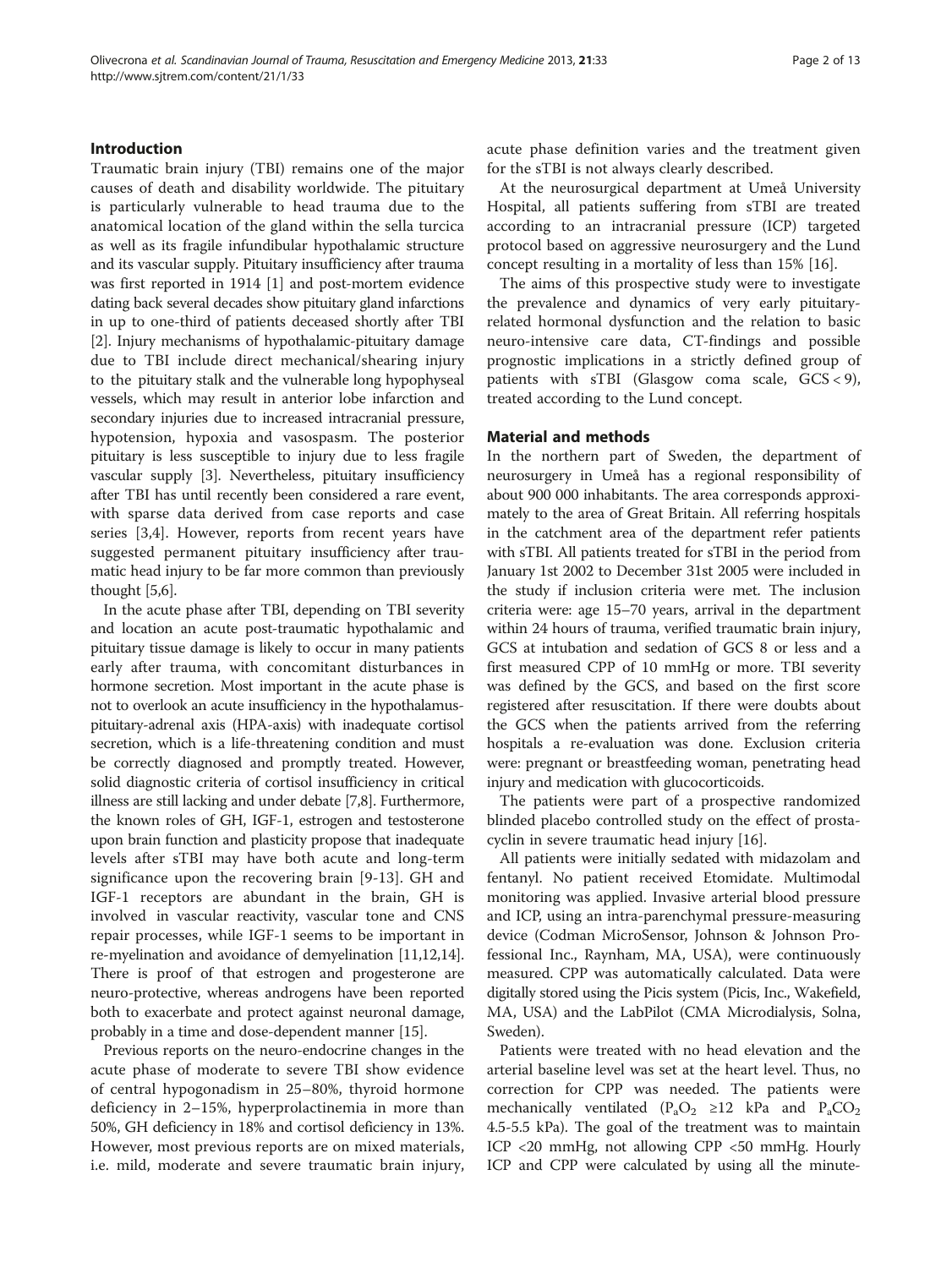to-minute ICP and CPP values during the first 5 days. The hour with the highest ICP and lowest CPP was identified as  $ICP<sub>max</sub>$  and  $CPP<sub>min</sub>$ .

The patients were kept normo-volemic. The crystalloid and colloid osmotic pressures were kept normal by infusion of red blood cells, albumin, glucose solutions and Ringer's acetate and sodium  $(S-Hb > 110 g/L, S-alb > 40 g/L,$  $Na<sup>+</sup> \ge 140$  mmol/L). The fluid balance was kept neutral and furosemide was used when indicated. After hemodynamic stabilization, clonidine and metoprolol were given as continuous intravenous infusions, in order to normalize the blood pressure and to reduce the transcapillary hydrostatic pressure. These drugs also reduce the stress level mediated by the sympathetic nervous system. Muscle relaxants and steroids are not a part of the treatment regime and thus not used. Further, mass lesions were surgically removed. If ICP, despite of the above measures, was not brought under control, additional sedation with low-dose thiopental, placement of a ventriculostomy and uni- or bilateral hemicraniectomy with duraplasty were used.

The severity of the trauma was assessed by ISS [\[17\]](#page-11-0) and the brain tissue damage by the Marshall classification [\[18\]](#page-11-0).

Serum samples were collected in the morning (08– 10 am) day 1 and day 4 after sTBI for analysis of cortisol, growth hormone (GH), prolactin, insulin-like growth factor 1 (IGF-1), thyroid-stimulating hormone (TSH), free triiodothyronine (fT3), free thyroxine (fT4), follicular stimulating hormone (FSH), luteinizing hormone (LH), testosterone and sex hormone-binding globulin (SHBG) (men). Serum for cortisol and GH was also obtained in the evening (17–19 pm) at day 1 and day 4. The samples were immediately centrifuged and stored at -70°C until analysis. All hormones were analyzed at the accredited clinical chemistry laboratory at Umeå university hospital. Serum cortisol, TSH, fT3, fT4, FSH, LH, prolactin and SHBG were analyzed by electrochemiluminescence immunoassay (ECLIA; Modular Analytics E170, Roche, GmbH, Hannheim, Germany). Serum testosterone was analyzed by Coat-a-count RIA (Siemens). Serum GH and IGF-1 was measured by DPC Immulite 2000 (Siemens). Calculated free testosterone ( $f_c$ -testosterone) levels were calculated using total testosterone, SHBG and albumin levels [\[19\]](#page-11-0). Clinical outcome was assessed at 3 months after trauma by independent staff and performed with structured interviews according to the extended Glasgow Outcome Scale GOS-E. The clinical outcome is reported as GOS score at 3 months. GOS was also dichotomized into unfavorable (GOS 1–3)/favorable (GOS 4–5) and into deceased/alive for further outcome analysis.

Values are reported as mean  $\pm$  standard error of the mean (SEM) for continuous data and for non-parametric and ordinal variables as median and range. A two-tailed Student's t-test was applied for continuous data. Comparison of cortisol levels between groups and comparison of all hormone levels between deceased and alive was made using the non-parametric Wilcoxon sign-rank test, due to large variations in the cortisol levels and very few patient deceased at 3 months. Correlation analyses were made using Pearson test for continuous data and Spearman's rho test when at least one parameter was ordinal. Factors influencing outcome was explored using logistic regression. Prediction of outcome was analyzed using receiver operated characteristics (ROC) curve method. The JMP (9.0.0) statistical package was used (SAS Institute Inc. USA). A  $p \leq 0.05$  was considered statistically significant.

The regional ethical board at Umeå University approved the study (00–175, 05-007M). The study was also approved by the Swedish Medical Products Agency (151:633/01) and the study is registered as a clinical trial (ClinicalTrial.gov identifier NCT01363583).

#### Results

Out of 89 patients, 48 patients fulfilled the inclusion criteria [[16\]](#page-11-0). One patient died soon after admission, thus hormone samples could not be obtained. Due to cervical spine injury two patients were treated with high-dose methylprednisolone before the transfer to the neurosurgical trauma level one unit in Umeå. This treatment was withdrawn at our department and these patients were excluded from the study. Thus our results are based on 45 patients, 15 women and 30 men, none of these received glucocorticoid treatment. Due to technical reasons one or two hormone analysis are sometimes lacking and this is denoted in the text. Mean age was 35.7 ± 2.2, (range 15–64), median ISS was 29 [[9](#page-11-0)-[43\]](#page-11-0) and median GCS at intubation and sedation was 6 [[3-](#page-10-0)[8](#page-11-0)]. The trauma was caused by road accidents (car, motorbike, bicycle and pedestrian) 28/45, snow mobile accidents 4/45, falls 10/45, assaults 2/45 and sport 1/45. Patients were hospitalized at the neuro-intensive care unit for a mean of  $12.5 \pm 0.6$  days, median 12.3 days (3.5-23.7). Two patients died during the neuro-intensive care treatment, due to therapy refractive high ICP. At 3 months mortality was 8.9% (4/45), median GOS was 4 [[1-5\]](#page-10-0) and favorable outcome (GOS 4–5) was found in 53.3% of the patients.

There was no significant difference regarding age, sex distribution, initial GCS, ISS or clinical outcome at 3 months between the prostacyclin and placebo treated groups [[16\]](#page-11-0). There were also no significant differences in any of the measured hormone levels at day 1 or 4 after sTBI between patients treated with prostacyclin and placebo (data not shown). Therefore, the results represent the whole patient group (prostacyclin-and placebo treated groups together).

Substantial effects of sTBI on hormone levels were observed. Figure [1](#page-3-0) depicts the proportion of patients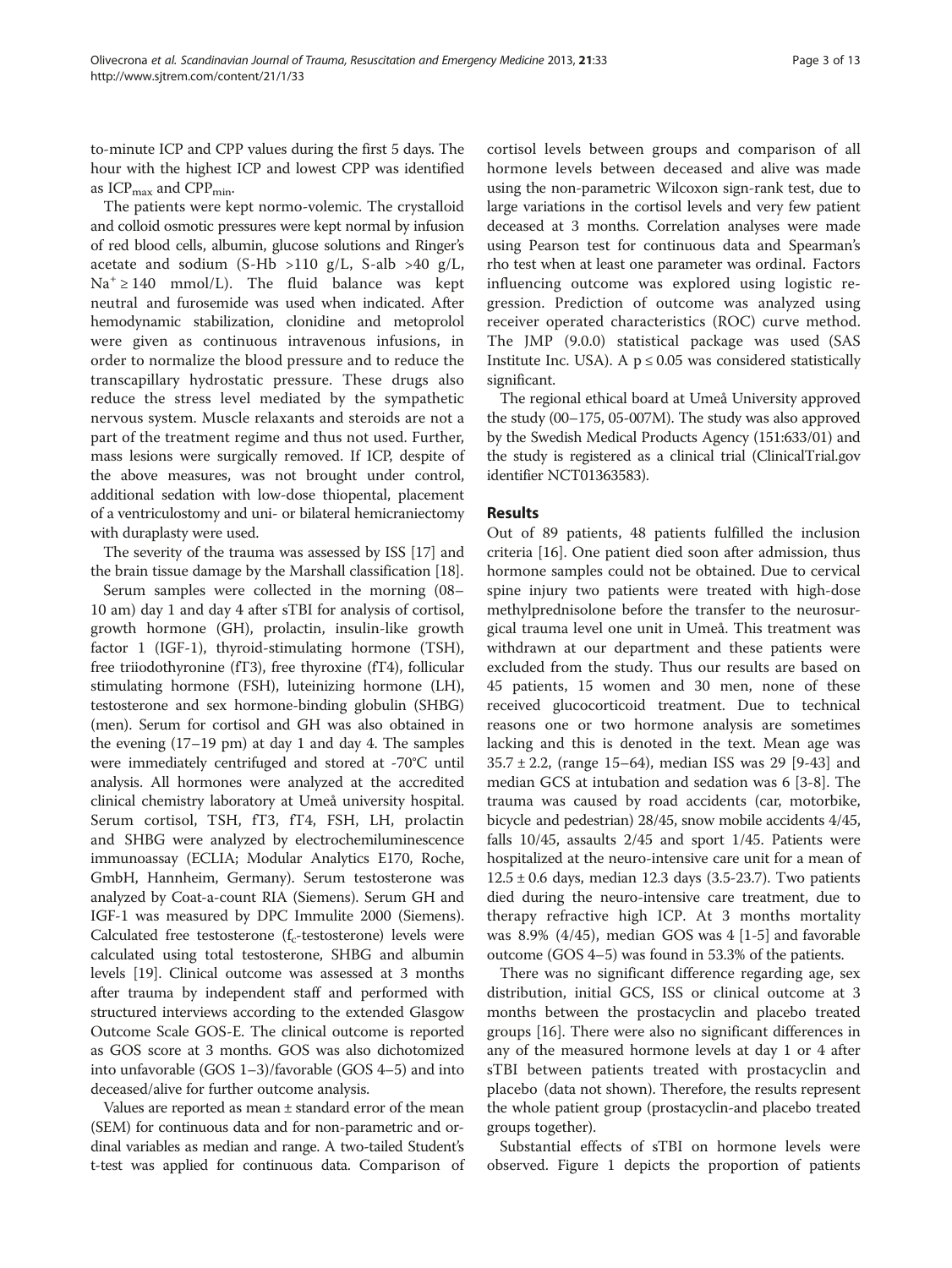<span id="page-3-0"></span>

with hormone levels above or below normal reference ranges for our accredited laboratory. Large proportions of the patients showed elevated levels of prolactin and low cortisol, fT3, testosterone, LH and FSH levels.

#### Hypothalamic-pituitary-adrenal axis

Mean serum cortisol day 1 after sTBI was within reference ranges with a non-significant increase from day 1 to day 4 (Table [1](#page-4-0)). However, there was a substantial individual variation. Thus, using the proposed limit for critical illness related corticosteroid insufficiency (CIRCI) [\[20](#page-11-0)] of total serum cortisol <276 nmol/L (10 ug/dL) day 1 cortisol was low in 24/44 (54.5%) patients in the morning and 23/44 (52.3%) in the evening. Day 4 the corresponding figures were  $31/44$  (70.5%) in the morning and  $26/44$ (59.1%) in the evening. The number of patients with very low serum cortisol (<100 nmol/L) day 1 after sTBI was 8/43 (18.6%) in the morning and 7/44 (15.9%) in the evening. Day 4, the number of patients with morning cortisol below 100 nmol/L was 10/44 (22.7%) and in the evening 11/45 (24.4%). Abnormally high morning cortisol levels were considered as >800 nmol/L and in the evening >600 nmol/L in accordance with laboratory reference range. Cortisol levels exceeding reference range day 1 after sTBI was found in 0/43 (morning) and 8/44 (18.2%, evening). The corresponding figures day 4 was 3/ 44 (6.8%) and 7/45 (15.6%). There was a trend towards higher morning cortisol levels day 1 in subjects deceased at 3 months  $(497 \pm 143 \text{ nmol/L})$  as compared with survivors  $(282 \pm 31 \text{ nmol/L})$  (p = 0.13). However, there were no statistically significant differences in cortisol levels day 1 or day 4 between deceased vs. alive subjects at 3 months or between patients with unfavorable vs. favorable outcome. No correlation was seen between cortisol and GCS, ISS, Marshall grade, GOS,  $ICP<sub>max</sub>$  or  $CPP<sub>min</sub>$ .

#### Thyroid axis

Mean serum fT4 levels decreased significantly (−20.4%) from day [1](#page-4-0) to day 4 after TBI ( $p < 0.0001$ ), (Table 1). The level of fT4 was below reference range (12–22 pmol/L) in  $4/44$  (5.5%) of the patients at day 1 and in  $12/44$ (27.3%) at day 4, whereas fT4 above normal was found in 4/44 (9.1%) of the patients day 1 but none at day 4. There was no statistically significant difference in fT4 levels between the deceased and alive patients or in the unfavorable/favorable outcome groups at 3 months. No significant correlations were found between fT4 and GCS, ISS, Marshall grade,  $ICP<sub>max</sub>$ ,  $CPP<sub>min</sub>$  or GOS.

Mean fT3 levels followed fT4 and decreased significantly  $(-24.3\%)$  from day 1 to day 4 (p < 0.0001), (Table [1\)](#page-4-0). Serum fT3 was below reference range (3.1- 6.8 pmol/L) in 11/44 (25.0%) of the patients at day 1 and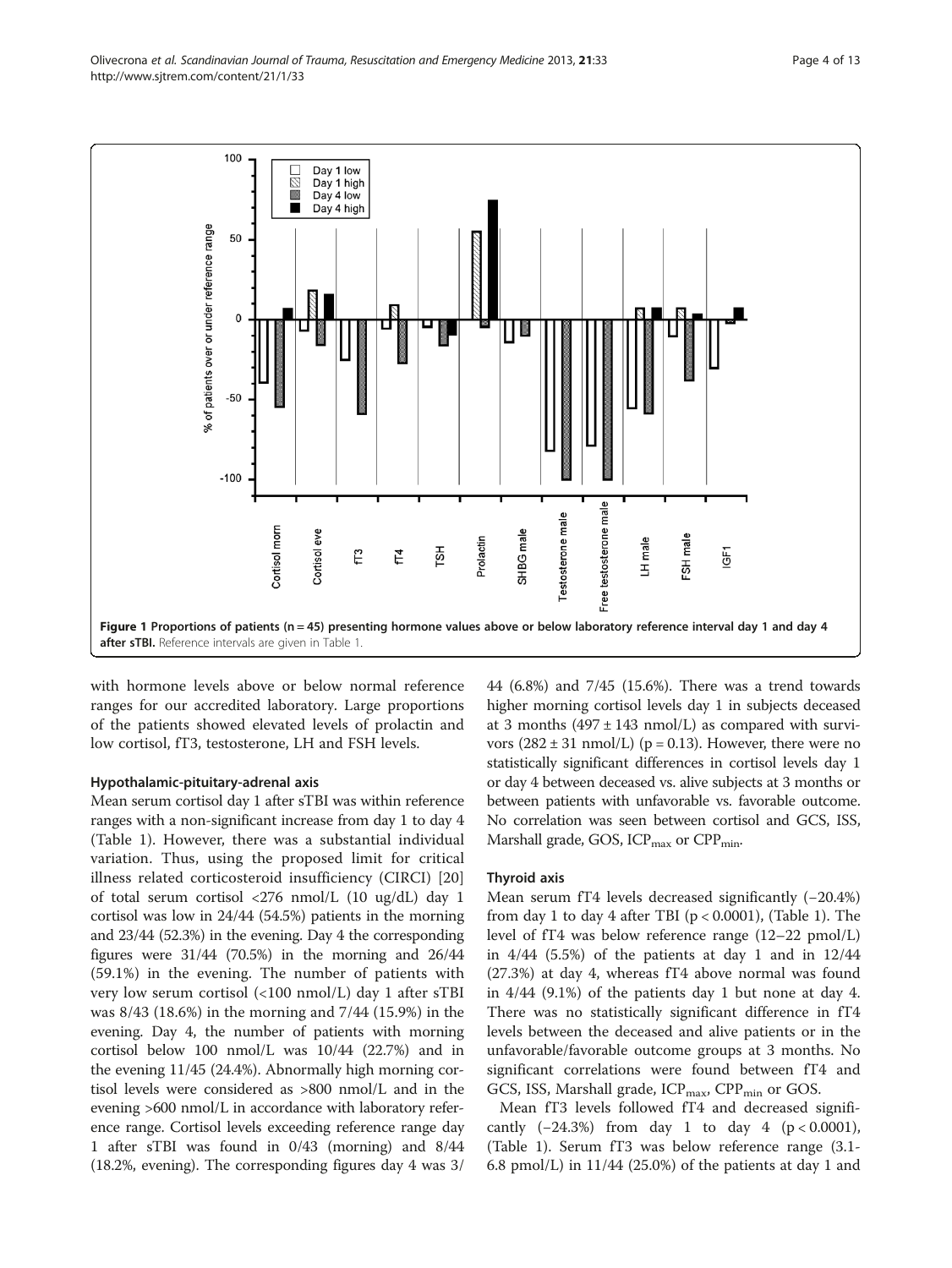| Hormone                         | Reference<br>range | Day 1<br>mean $\pm$ sem | Day 4<br>mean $\pm$ sem | p-value |  |
|---------------------------------|--------------------|-------------------------|-------------------------|---------|--|
| Cortisol morning                | 200-800            | $302 \pm 30$            | $494 \pm 168$           | ns      |  |
| (mmol/L)                        |                    |                         |                         |         |  |
| Cortisol evening                | 50-600             | $355 \pm 38$            | $610 \pm 222$           | ns      |  |
| (mmol/L)                        |                    |                         |                         |         |  |
| fT4                             | $12 - 22$          | $17.3 \pm 0.6$          | $13.8 \pm 0.4$          | 0.0001  |  |
| (pmol/L)                        |                    |                         |                         |         |  |
| fT3                             | $3.1 - 6.8$        | $3.7 \pm 0.1$           | $2.8 \pm 0.1$           | 0.0001  |  |
| (pmol/L)                        |                    |                         |                         |         |  |
| <b>TSH</b>                      | $0.27 - 4.20$      | $0.9 \pm 0.1$           | $1.7 \pm 0.3$           | 0.03    |  |
| (mIU/L)                         |                    |                         |                         |         |  |
| Prolactin males                 | 86-324             | $357 \pm 25$            | $409 \pm 27$            | 0.02    |  |
| (mIU/L)                         |                    |                         |                         |         |  |
| Prolactin females               | 102-496            | $571 \pm 38$            | $795 + 75$              | 0.02    |  |
| (mIU/L)                         |                    |                         |                         |         |  |
| SHBG males                      | 14-48              | $22.1 \pm 1.5$          | $24.9 \pm 2.0$          | ns      |  |
| (mmol/L)                        |                    |                         |                         |         |  |
| Testosterone males              | $9.4 - 37$         | $4.9 \pm 0.9$           | $1.4 \pm 0.2$           | 0.002   |  |
| (mmol/L)                        |                    |                         |                         |         |  |
| $f_c$ -Testosterone<br>(pmol/L) | $\geq$ 225         | $123 \pm 24$            | $31.8 \pm 5.3$          | 0.001   |  |
| LH males                        | $1.7 - 8.6$        | $3.7 \pm 1.0$           | $2.7 \pm 0.9$           | ns      |  |
| (IU/L)                          |                    |                         |                         |         |  |
| FSH males                       | $1.5 - 12$         | $4.6 + 1.3$             | $2.9 \pm 1.1$           | 0.003   |  |
| (IU/L)                          |                    |                         |                         |         |  |
| GH morning                      |                    | $16.0 \pm 2.5$          | $15.4 \pm 2.8$          | ns      |  |
| (mIU/L)                         |                    |                         |                         |         |  |
| GH evening                      |                    | $19.2 \pm 3.1$          | $13.0 \pm 1.9$          | 0.05    |  |
| (mIU/L)                         |                    |                         |                         |         |  |
| $IGF-1$                         | Age                | $126 \pm 8.3$           | $193 \pm 11.1$          | 0.0001  |  |
| $(\mu g/L)$                     | dependent          |                         |                         |         |  |

<span id="page-4-0"></span>

|  |  |  | Table 1 Hormone levels day 1 and day 4 after trauma |  |  |  |  |  |  |  |  |
|--|--|--|-----------------------------------------------------|--|--|--|--|--|--|--|--|
|--|--|--|-----------------------------------------------------|--|--|--|--|--|--|--|--|

Values are means ± sem.

Non-significant (ns).

in 26/44 patients (59.1%) at day 4, see Figure [1.](#page-3-0) Patients with an unfavorable outcome at 3 months (GOS 1–3) had significantly lower fT3 day  $4$  (2.4  $\pm$  0.1 pmol/L) as compared to patients with favorable outcome  $(3.1 \pm$ 0.2 pmol/L) ( $p < 0.02$ ), see Figure 2b. There was a significant positive correlation between fT3 at day 4 and GOS at 3 months ((Spearman's rho)  $ρ = 0.37$ ,  $p < 0.02$ ). There was no significant correlation between fT3 and GCS, ISS, Marshall grade,  $ICP_{max}$  or  $CPP_{min}$ .

Mean serum TSH increased significantly (+89%) from day 1 to day 4 (p < 0.03), Table 1. However, TSH showed a greater variability day 4 than day 1 after sTBI. Thus, day 1 only 2/44 (4.5%) of the patients showed TSH below and none above reference values (0.27-4.2 mIU/L),



whereas TSH was low in 7/44 (15.9%) and high in 4/44 (9.1%) at day 4 (Figure [1\)](#page-3-0).

Acute phase TSH levels were significantly lower in patients deceased at 3 months after sTBI as compared to survivors, both at day 1  $(0.5 \pm 0.1 \text{ v.s } 1.0 \pm 0.1 \text{ mlU/L};$  $p < 0.02$ ) and day 4  $(0.4 \pm 0.3 \text{ v.s } 1.8 \pm 0.3 \text{ m})$  IV/L; p < 0.03) Figure 2a. Accordingly, the significant increase of TSH from day 1 to day 4 was only found in survivors  $(p < 0.03)$  whereas TSH in non-survivors remained low. Similarly, TSH levels were significantly lower in the unfavorable group as compared to the favorable outcome group at 3 months, with day 1 TSH  $0.7 \pm 0.1$  v.s  $1.2 \pm$ 0.2 mIU/L ( $p < 0.04$ ) and day 4 TSH: 1.1  $\pm$  0.2 mIU/L v.s  $2.2 \pm 0.5$  mIU/L (p < 0.04) (Figure 2b). A tendency to an increase of TSH from day 1 to day 4 was only found in the favorable outcome group ( $p = 0.08$ ). Day 4 serum TSH was significantly correlated to the GOS score at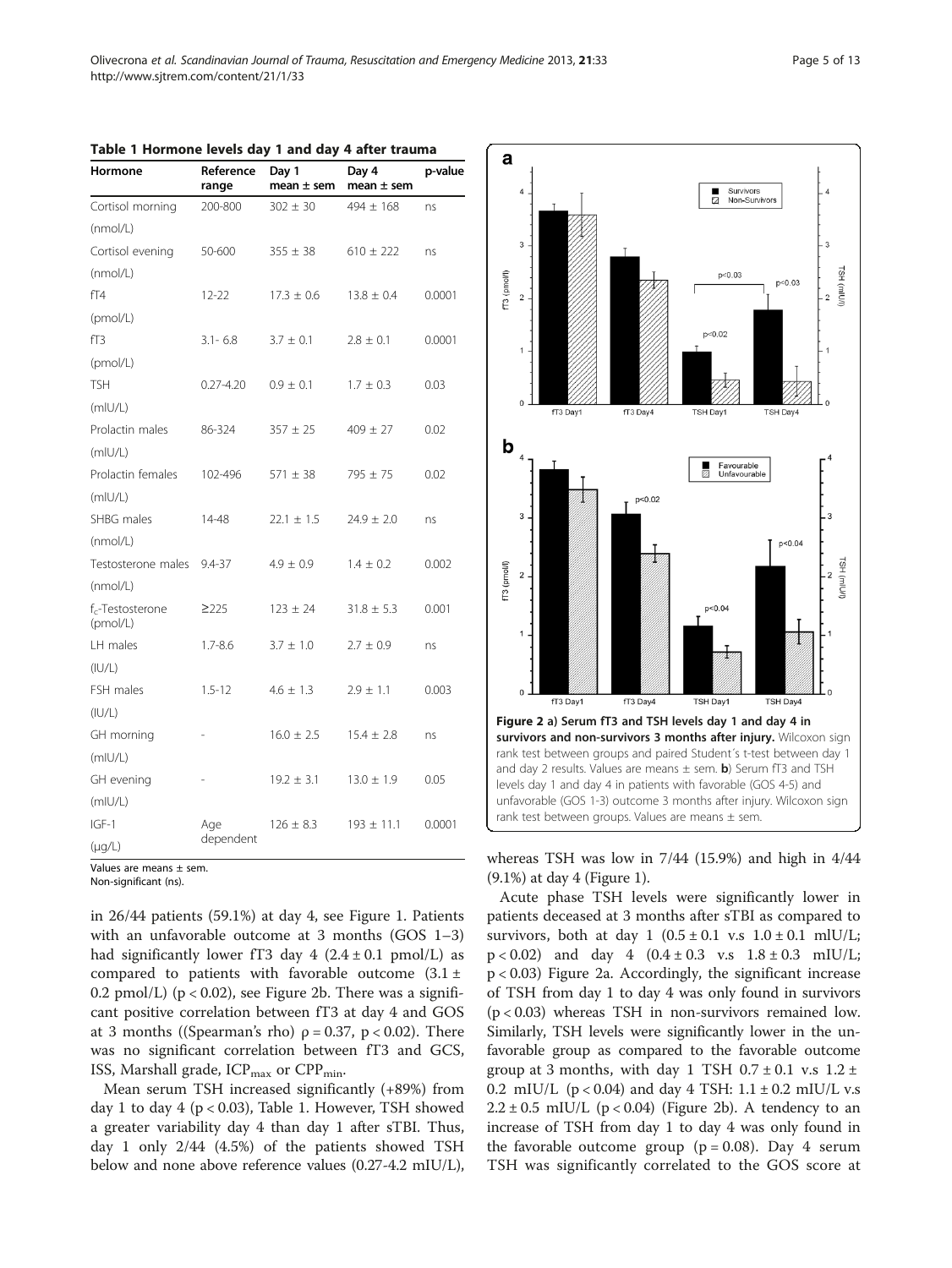3 months ( $\rho = 0.3$ ,  $p < 0.05$ ). Day 1 TSH was negatively correlated to Marshall grade ( $\rho = -0.48$ ,  $p < 0.001$ ), but not to GCS, ISS,  $CPP_{\text{min}}$ ,  $ICP_{\text{max}}$ .

#### Prolactin

Elevated levels of serum prolactin were observed in 14/29 (48.3%) of the men and in 10/15 (66.7%) of the women at day 1 after sTBI (Figure [1](#page-3-0)). At day 4 the number of male patients with supra-normal prolactin levels had increased to 21/29 (72.4%), whereas one male showed low prolactin. The corresponding results in women were 13/15 (86.7%) and 0/15. Mean prolactin levels increased from day 1 to day 4 in both men and women  $(p < 0.02)$  (Table [1](#page-4-0)). There was no statistically significant difference in the prolactin levels between deceased/alive subjects or in the unfavorable/favorable groups at 3 month. Prolactin levels were not correlated to GCS, ISS, Marshall grade, GOS,  $CPP_{\text{min}}$  and  $ICP_{\text{max}}$ .

#### Pituitary – gonadal axis in males

A strong suppression of the pituitary-gonadal axis was found in the acute phase after sTBI. Total testosterone levels were very low at day 1 after sTBI and decreased significantly from day [1](#page-4-0) to day 4 ( $p < 0.002$ ), see Table 1. Thus, total testosterone was below reference range in 23/28 (82.1%) at day 1 and in 29/29 (100%) at day 4 after sTBI (Figure [1\)](#page-3-0). Total testosterone levels day 1 was significantly lower in survivors  $(4.0 \pm 0.9 \text{ nmol/L})$ than in patients deceased at 3 months  $(9.9 \pm 2.8 \text{ nmol/L})$ (p < 0.05). Total testosterone day 1 correlated negatively to GOS at 3 months ( $\rho = -0.39$ ,  $p < 0.04$ ), but there was no significant difference in mean serum testosterone between the unfavorable vs. favorable groups at 3 month. No correlation was found between total testosterone and GCS, ISS, Marshall grade,  $ICP<sub>max</sub>$  and  $CPP<sub>min</sub>$ .

Mean SHBG levels were within normal levels both at day 1 and 4, see Table [1](#page-4-0). SHBG was below reference range in 4/29 (13.8%) patients day 1 and day 4 2/29 (6.9%). No supranormal value was identified.

Free calculated testosterone levels decreased from 123.4  $\pm$  24.0 pmol/L at day 1 to 31.8  $\pm$  5.3 pmol/L at day 4 (p < 0.001), Table [1](#page-4-0). The  $f_c$ -testosterone was low (<225 pmol/L) in 22/28 (78.6%) men day 1 and in 29/29 (100%) day 4, Figure [1](#page-3-0). Also  $f_c$ -testosterone day 1 after TBI was significantly lower in patients alive  $(100.1 \pm 22.5)$ pmol/L) compared to deceased  $(263.3 \pm 74.1 \text{ pmol/L})$  3 months after TBI ( $p < 0.04$ ). This difference was not found between the unfavorable/favorable outcome groups. A negative correlation between day 1  $f_c$ -testosterone and GOS at 3 months approached statistical significance  $(p = -0.36, p = 0.063)$ . There was no correlation between  $f_c$ -testosterone levels and GCS, ISS, Marshall grade,  $ICP<sub>max</sub>$  and  $CPP<sub>min</sub>$ .

LH levels were low in the acute phase after sTBI and LH below normal values were found in 16/29 male patients (55.2%) at day 1 and 17/29 (58.6%) day 4 after sTBI (Table [1\)](#page-4-0). LH above normal was found in 2/29 (6.9%) patients both on day 1 and day 4 (Figure [1](#page-3-0)). LH day 1 was higher (13.7  $\pm$  4.8 IU/L) in subjects deceased at 3 months as compared to survivors  $(2.1 \pm 0.3 \text{ IU/L})$ , p < 0.01) (Figure 3). Similar results were found for the unfavorable (5.5  $\pm$  1.7 IU/L) vs. favorable group (1.4  $\pm$ 0.1 IU/L,  $p < 0.02$ ) (Figure 3b). Accordingly, there was a negative correlation between day 1 LH levels and GOS at 3 months ( $\rho = -0.53$ ,  $p < 0.004$ ). Furthermore, levels of LH day 1 were significantly correlated to  $ICP<sub>max</sub>$  $(r = 0.49, p < 0.01)$  and to Marshall grade ( $\rho = 0.44$ , p < 0.02). There was no correlation between the LH levels and GCS, ISS and  $CPP_{\text{min}}$ .

As for LH the level of FSH in the male patients was low in the acute phase after sTBI and decreased further from day [1](#page-4-0) to day 4 ( $p < 0.003$ ) (Table 1). FSH levels



months after injury. Note that the value for fc-testosterone is divided by 10. Wilcoxon sign rank test between groups. Values are means  $\pm$  sem. **b**) Serum LH, FSH, testosterone and f fc-testosterone levels day 1 and day 4 in males with favorable (GOS 4-5) and unfavorable outcome 3 months after injury. Note that the value for fc-testosterone is divided by 10. Wilcoxon sign rank test between groups. Values are means ± sem.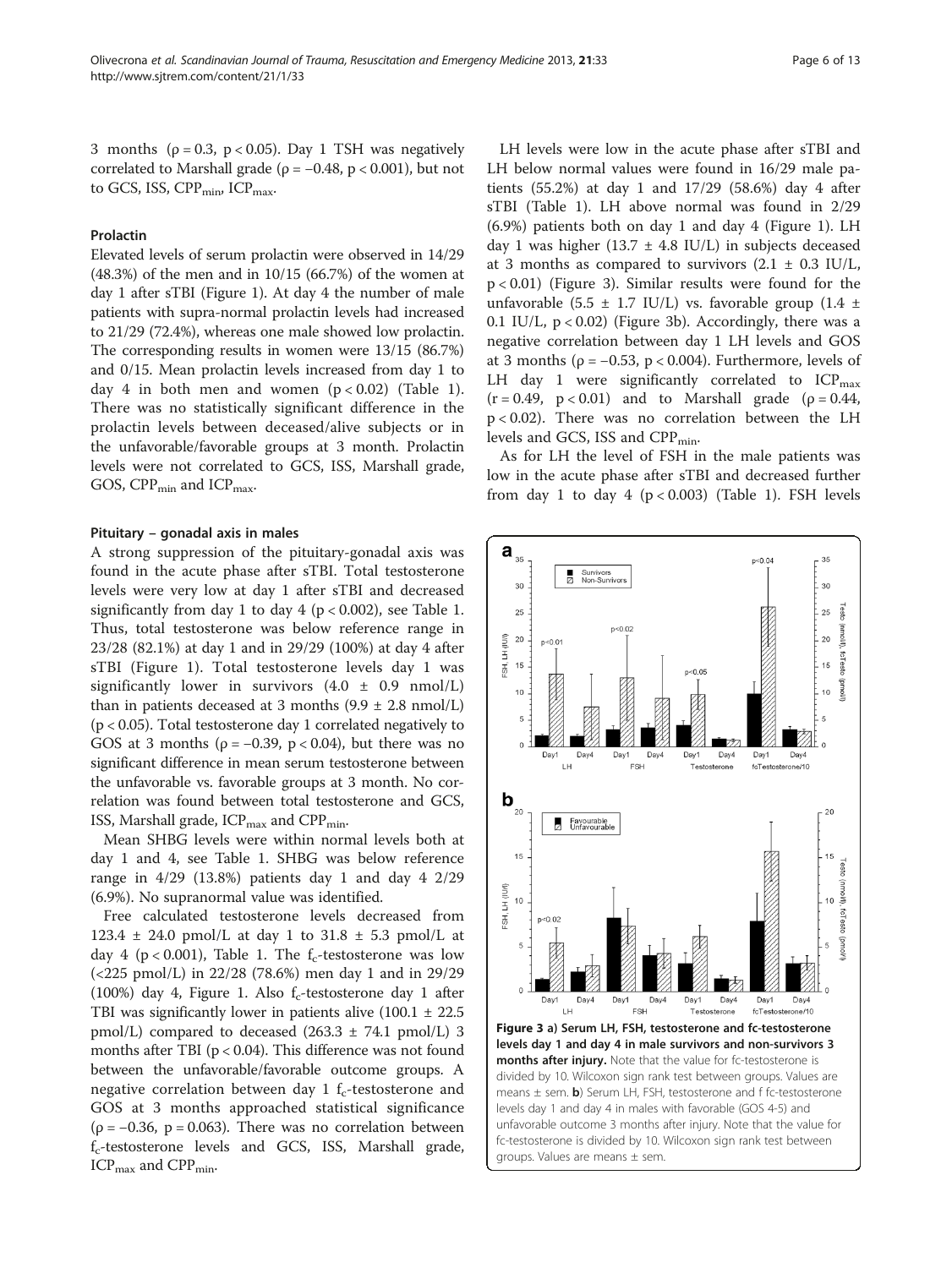below normal were found in 3/29 (10.3%) at day 1 and in 11/29 (37.9%) at day 4, whereas FSH was above normal in 2/29 (6.9%) day 1 and 1/29 (3.4%) day 4 after sTBI (Figure [1\)](#page-3-0). Day 1 FSH levels were higher in patients deceased at 3 months (13.0  $\pm$  8.0 IU/L) as compared to survivors (3.3  $\pm$  0.6 IU/L, p < 0.02). This difference was not found between the favorable and unfavorable groups. GOS at 3 months was negatively correlated with FSH day 1 ( $\rho = -0.46$ ,  $p < 0.02$ ) and as for LH there was a positive correlation between day 1 FSH and Marshall grade ( $\rho = 0.39$ ,  $p < 0.04$ ). There was no correlation between FSH and GCS, ISS,  $ICP<sub>max</sub>$  and  $CPP<sub>min</sub>$ .

To investigate the possibility that the low testosterone was secondary to high prolactin we searched possible correlations between prolactin and LH, FSH, total testosterone and f-testosterone. No such correlation was found suggesting that the hypogonadotropic hypogonadism in acute TBI is not due to an inhibitory effect of elevated prolactin.

#### Pituitary – gonadal axis in women

We were unable to establish in which phase in the menstrual cycle these severely injured women were. Neither could we for all subjects be certain whether they were pre- or postmenopausal or if they were on exogenous estrogens. Thus, these hormone levels could not be accurately interpreted and therefore not presented. However, LH, FSH and estradiol levels in woman were generally low.

#### Somatotropic axis

There was a great variability in GH levels at all measured time points ranging from 0.2 ug/L to 99 ug/L. Mean GH levels showed no significant diurnal variation between morning and evening. No correlations were found between GH and GCS, ISS, Marshall grade,  $ICP<sub>max</sub>$ ,  $CPP<sub>min</sub>$  or GOS. There was a trend towards lower GH levels in deceased as compared to alive patients at 3 months, see Table 2.

There was a transient decrease in IGF-1, with low levels at day 1, which were restored towards normal at day 4 after sTBI, see Table [1](#page-4-0). Thus, day 1 after sTBI 13/43 (30.2%) had levels below the age-related normal value, whereas none had high levels. Day 4, the corresponding

Table 2 GH levels day 1 and day 4 in patients deceased and alive patients at 3 months post trauma

| S-GH (mIU/L)  | Deceased (3 months) | Alive (3 months) |
|---------------|---------------------|------------------|
| Day 1 morning | $11.9 + 7.5$        | $16.4 + 2.6$     |
| Day 1 evening | $10.6 + 2.9$        | $20.1 + 3.3$     |
| Day 4 morning | $8.9 + 2.8$         | $16.1 + 3.0$     |
| Day 4 evening | $8.6 + 2.8$         | $13.5 + 2.1$     |

Values are means ± sem.

figures were  $1/44$  (2.3%) and  $3/44$  (7.0%) respectively, Figure [1.](#page-3-0) Correspondingly, mean IGF-1 was significantly lower day 1 after sTBI than at day 4 (p < 0.0001) (Table [1](#page-4-0)). No statistically significant difference in IGF-1 levels between deceased and alive or unfavorable and favorable outcome at 3 months was observed. No correlation was found between IGF-1 and GCS, ISS, Marshall grade, ICP<sub>max</sub>, CPP<sub>min</sub> or GOS.

#### Outcome predictors

Among the hormones analyzed in the acute phase fT3 and TSH were most strongly and positively associated with outcome. In the male group LH and FSH was negatively associated with outcome. We attempted to evaluate the use of these hormones to predict clinical outcome. A logistic regression model with fT3 and TSH day 4 as independent factors and unfavorable/favorable outcome as dependent factor showed that the model significantly predicted ( $p < 0.03$ ) outcome and fT3 contributed most to the prediction. Using GOS or dead/alive as dependent factors did not show any statistically significant prediction. When  $ICP_{max}$  was used in combination with fT3 and TSH day 1 in the whole group, the prediction of GOS at 3 months was  $p < 0.01$  and ICP<sub>max</sub> had the strongest effect on the model. When the results were dichotomized into dead or alive at 3 months and using the same independent factors a statistically significant predictive value  $(p < 0.01)$ was found and again  $ICP<sub>max</sub>$  contributed most. Other combinations of hormone levels in the whole study group did not contribute to the outcome prediction. However, in men there was a clear prognostic value of LH and FSH. Thus GOS at 3 months was significantly predicted by day 1 LH in combination with FSH (p < 0.001) and LH contributed most to the prediction. Similar results were found in the prediction of dead/alive  $(p < 0.002)$  and unfavorable/favorable outcome ( $p < 0.01$ ). When ICP<sub>max</sub> was used in combination with day 1 LH and FSH, the prediction of GOS at 3 months was p < 0.005), dean/alive ( $p < 0.005$ ) and unfavourable/favourable ( $p < 0.02$ ) and in all predictions LH had the strongest effect on the model. In evaluating the power of LH day 1 to predict non-survivors/survivors in men a ROC analysis showed an AUC of 0.915 ( $p < 0.001$ ) and the highest accuracy was at an LH level of 12.0 (IU/L), sensitivity 0.750, specificity 1.0. For a probability plot of outcome, see Figure [4](#page-7-0)a. Using the dicotomization of unfavorable/favorable outcome and LH day 1 resulted in an AUC of 0.774 ( $p < 0.003$ ) and the highest accuracy at a LH level of 1.7 (IU/L), with a sensitivity of 0.687 and a specificity of 0.8462, see Figure [4](#page-7-0)b for a probability plot of outcome.

#### **Discussion**

In this prospective study we describe alterations in pituitary-dependent hormone levels in the acute phase of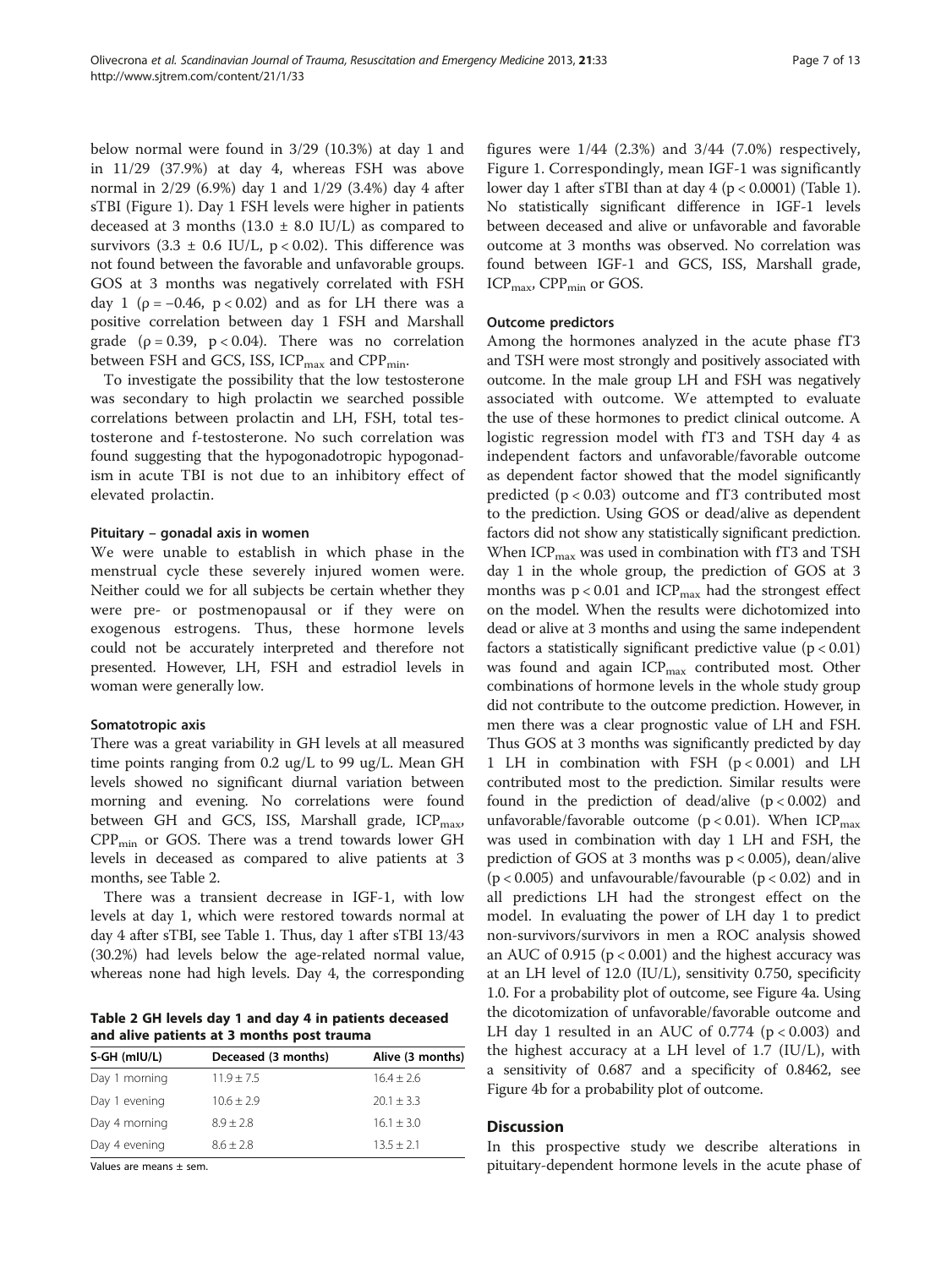<span id="page-7-0"></span>Olivecrona et al. Scandinavian Journal of Trauma, Resuscitation and Emergency Medicine 2013, 21:33 Page 8 of 13 http://www.sjtrem.com/content/21/1/33



sTBI, in a well-defined patient group treated according to an ICP-targeted therapy in a protocol-guided manner. The main findings of this study were: 1) A large proportion of the patients had low s-cortisol levels, below proposed cut-off levels for critical illness related corticosteroid insufficiency (CIRCI). Low s-cortisol levels  $\langle$  <276 nmol/L = 10 ug/dL) and even <100 nmol/L was not associated with higher mortality or unfavorable outcome at 3 months; 2) There was a significant association between early (day 1) strong suppression of the pituitary-gonadal axis and better survival and favorable outcome 3 months after sTBI in men. 3) Survival and favorable outcome (GOS 4–5) was associated with significantly higher levels of fT3 and TSH day 4 after sTBI. 4) In general there was no correlation between GCS, ISS,  $ICP_{max}$ ,  $CPP_{min}$  and hormone levels. Only in men day 1 LH was correlated to  $ICP<sub>max</sub>$ .

In the last decade several studies have shown permanent pituitary insufficiency after TBI to be considerably more common than previously recognized [\[3](#page-10-0)[,8](#page-11-0)]. Therefore, screening to find patients and replace persistent hormone deficiency has been proposed and implemented in clinical practice at many centers [\[21](#page-11-0)]. The value of measure hormone levels in the acute phase after TBI is less clear, except when suspecting an acute cortisol insufficiency [[8](#page-11-0)]. It is well known that the levels of most hormones are dramatically altered in acute critical illness as compared with resting baseline levels. Thus, interpreting hormone levels in the acute phase after TBI is complex and has to be related to the hormonal changes in any acute illness [[22](#page-11-0),[23](#page-11-0)]. The potential benefits of replacement therapy of endocrine dysfunction in acute TBI are not known, except for the life-saving replacement of an acute ACTH-cortisol deficiency [\[8](#page-11-0)]. The few intervention studies aiming to replace (or over-replace) hormone deficiencies in acute critical illness have generally failed to show benefits of hormone treatment [[23](#page-11-0)]. In contrast, there is evidence that pharmacological doses of glucocorticoids in TBI patients without cortisol deficiency increase mortality [[24](#page-11-0)] and this has also been shown in a study using high doses of recombinant growth hormone in acute critical illness [[25](#page-11-0)]. Thus, it is likely that most of the hormonal changes in acute critical illness can be attributed to physiological adaptation to severe physiological stress [[8](#page-11-0)].

Most previous studies on hormone levels after TBI are on mixed materials, including mild, moderate and severe TBI and report varying rates of acute hormonal dysfunction [[5](#page-10-0)[,26,27](#page-11-0)]. The present study is the first study which prospectively studies hormone levels in the acute phase of severe TBI in a homogenous group of patients, strictly protocol-treated according to an ICP-targeted therapy based on the Lund concept [[28](#page-11-0)]. We found profound changes for most pituitary dependent hormones in the acute phase after sTBI, i.e. low levels of thyroid hormones, strong suppression of the pituitary-gonadal axis and increased levels of prolactin, much in line with previous studies on acute TBI and other acute critical illness.

We have previously shown that our protocol-guided ICP targeted treatment seems to protect patients with severe TBI from clinical and subclinical seizures and thus reduces the risk of secondary brain injury and a raise in prolactin due to seizures [\[29](#page-11-0)].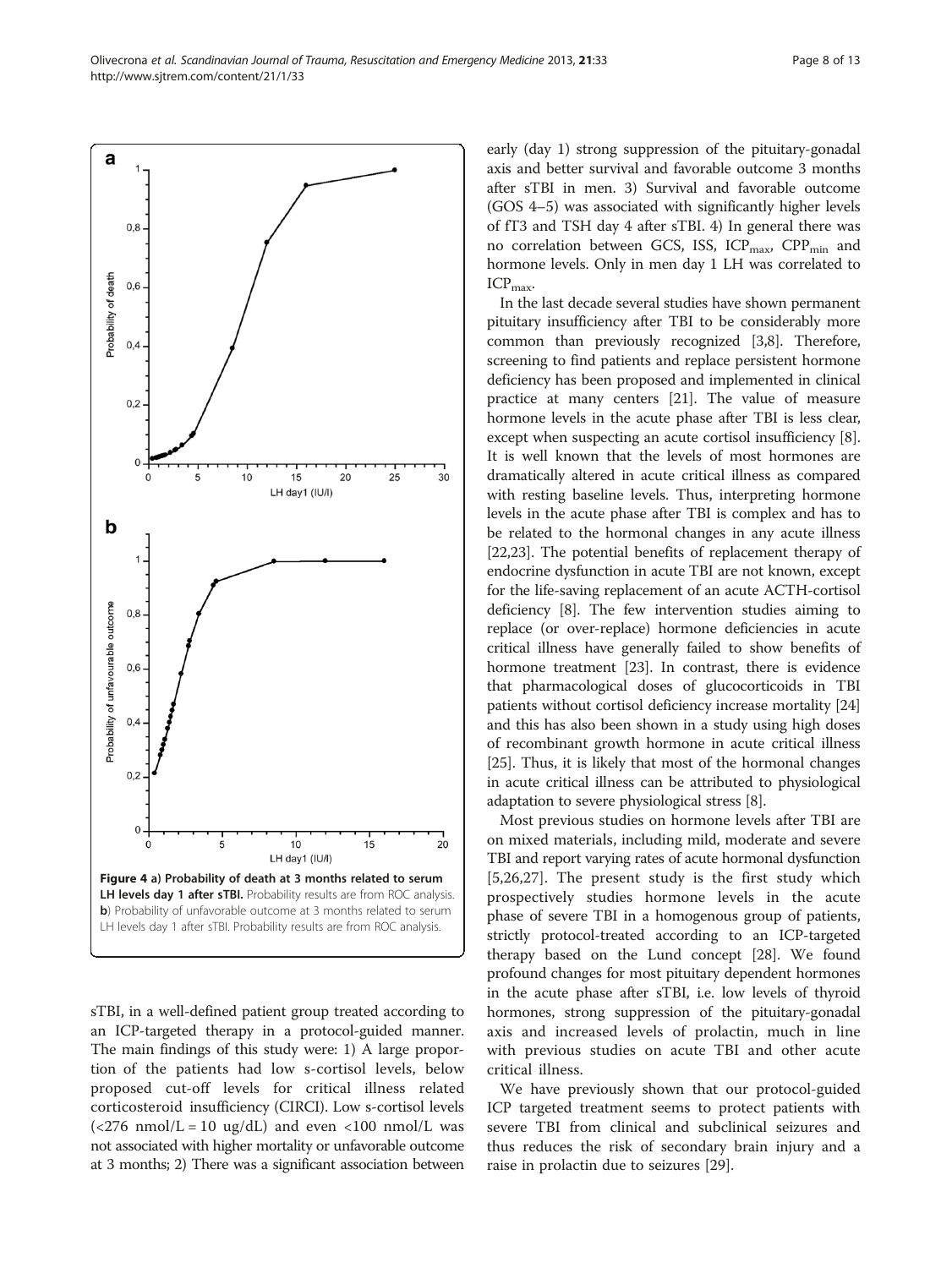Prostacyclin has been proposed to have beneficial effects in traumatic injury [[30\]](#page-11-0). However, in a larger set of TBI patients these results were not confirmed [\[16](#page-11-0)]. Interestingly, it has been shown that prostacyclin in some situations influences pituitary hormone release [[31\]](#page-11-0). Both plasma cortisol and prolactin increased after prostacyclin infusion. This effect has been suggested to be due to stress during prostacyclin infusion. However, the mechanisms are not fully understood [[32\]](#page-11-0). We were unable to show any significant effect of prostacyclin upon hormone levels after acute sTBI. However, it is likely that the effect of the TBI upon hormone levels were so pronounced that the potential effect of prostacyclin was obscured.

#### Hypothalamic-pituitary-adrenal axis

Elevated cortisol levels is a physiological response to critical illness to modulate metabolism to ensure energy substrates for vital organs, exert supporting effects on the circulatory system and suppress excessive immune system activation [[22,33,34\]](#page-11-0). The primary endocrine task in acute TBI is not to overlook a clinically relevant deficiency of the hypothalamic-pituitary-adrenal (HPA) axis with acute cortisol insufficiency, a condition with life-threatening hyponatremia and hypotension, in need for prompt diagnosis and treatment with stress-doses of glucocorticoids. It should however be recognized that correct diagnosis of cortisol insufficiency in a critically ill patient is difficult and strict diagnostic criteria are still missing. Recent recommendations are to consider morning serum cortisol levels <300 nmol/L as highly suggestive of acute adrenal insufficiency and treat with stress-doses of i.v. hydrocortisone (i.e. 200–300 mg/d) [\[8](#page-11-0)]. We found low s-cortisol levels in more than 50% of the sTBI patients in our study. No patients in the current study were given glucocorticoids. In spite of this we found no association between low cortisol levels and increased mortality or unfavorable outcome. This is opposed to the Dublin group who found increased mortality in the patients with the lowest s-cortisol [[8\]](#page-11-0). Contrary, in this study patients deceased at 3 months tended to have higher serum cortisol in the acute phase compared with survivors. This is in line with previous studies of cortisol levels in different types of critical illness [[35](#page-11-0)] and may be attributed to a more severe critical illness and correspondingly higher stress response. Abnormalities in cortisol dynamics after severe traumatic brain injury are inconsistent, and correlations between serum cortisol levels and clinical outcomes have been conflicting since both high and low serum cortisol levels have been associated with poorer outcomes [\[36\]](#page-11-0). The CRASH-study reported increased mortality in TBI-patients treated with pharmacological doses of methylprednisolone [\[37\]](#page-11-0). Furthermore, experimental evidence suggests that suppressing elevated

cortisol levels reduce neuronal damage after different insults [\[38](#page-11-0)]. On the other hand, in a recent study treatment with stress doses of hydrocortisone (200 mg/d) decreased the risk of hospital-acquired pneumonia and shortened mechanical ventilation in patients with sTBI and inadequate adrenal function, defined as basal s-cortisol <15 μg/dL  $(414 \text{ nmol/L})$  or rise in s-cortisol <9 μg/dL  $(248 \text{ nmol/L})$ nmol/L) after cosyntropin stimulation [\[39\]](#page-11-0). In that study a large proportion of the patients were treated with Etomidate and it has been criticized for difficulty to objective outcome parameters, since glucocorticoid therapy may blunt fever response, which was a criteria for pneumonia. Thus, more studies are needed to answer the question when a TBI-patient will benefit or not from replacement therapy with stress doses of glucocorticoids. In studies like this it is important to acknowledge the vast range of factors potentially influencing hormone levels in critically ill patients under full neuro-intensive care. In this study the patients have been treated in a strictly protocol-guided manner and most of the patients received the same drugs during the neuro-intensive care. Etomidate, which is a strong inhibitor of adrenal steroid hormone synthesis [[40](#page-11-0)] was not used in any of the patients. Even so, some degree of confounding effects of e.g. anesthetics upon hormone levels cannot be excluded. Little is known about the effects of anesthetic drugs upon hormone levels in patients with sTBI. The effect of propofol, which was used in some of the patients is less clear. Some studies demonstrate a drop in cortisol levels during propofol infusion [[41,42\]](#page-11-0), whereas others show no effect on hormone levels [\[43](#page-11-0)]. More studies on the isolated effect of anesthetic drugs upon hormone levels are needed, since these cannot be avoided during the early treatment of patients with severe traumatic head injury.

## Thyroid axis

Levels of fT4 and fT3 were low in the acute phase of sTBI, with a significant decrease from day 1 and 4, in line with a previous study [[44\]](#page-11-0). Interestingly, fT3 levels were significantly lower at day 4 in patients who died within 3 months after sTBI compared to survivors. Furthermore, survivors with an unfavorable outcome at 3 months had significantly lower fT3 levels compared to patients with favorable outcome. Previous studies have suggested an association between stronger suppression of the hypothalamic-thyroid axis in more severe injuries and poor outcomes [[44,45\]](#page-11-0). In line with this we found a negative correlation between day 4 TSH-levels and Marshall CT grade score, i.e. worse radiological findings were associated with lower s-TSH day 4 after sTBI. The observed decreases in serum concentration of both thyroid hormones and TSH are consistent with a central suppression of the hypothalamic-pituitary-thyroid (HPT)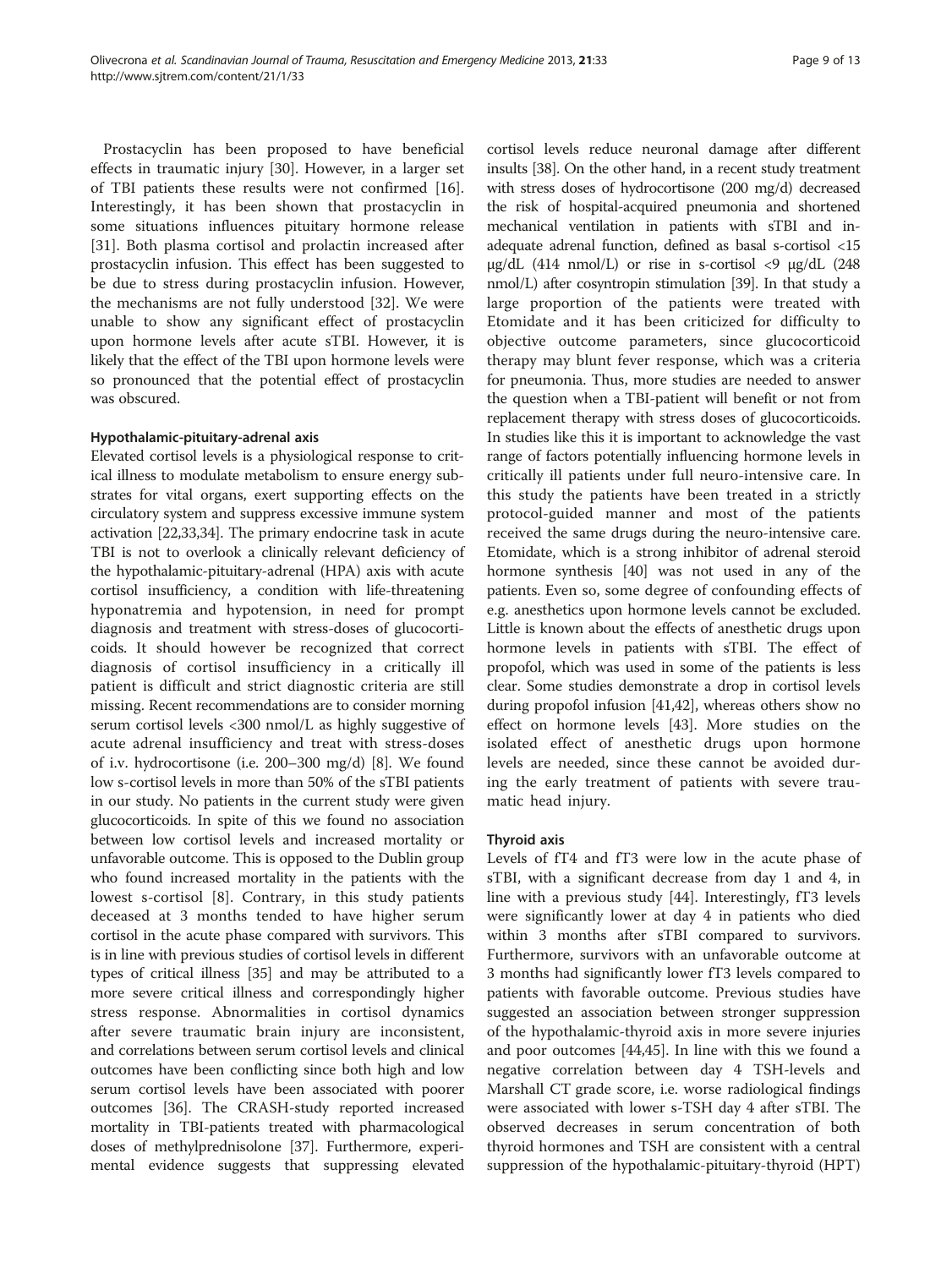axis. This is supported by post mortem studies showing a decreased expression of thyrotropin-releasing hormone in the hypothalamic paraventricular nucleus of patients with a decreased serum T3 level [\[46](#page-11-0)]. In critical illness, serum T3 may even become unmeasurable without giving rise to an elevated concentration of serum TSH. It is at present not clearly established whether this reflects an adaptation of the organism to illness or instead a potentially deleterious condition leading to hypothyroidism at tissue level. It is likely that the transient down regulation at all levels of the HPT axis (decreased TRH and TSH at the hypothalamic-pituitary level, and a decreased T3 due to altered peripheral deiodinase activity) is part of the neuro-endocrine adaptation to critical illness in an attempt to save energy. In this study of only severe TBI, we found that a more pronounced and prolonged suppression of TSH was associated with unfavorable outcome, and more severe CT-findings suggesting that a less pronounced and prolonged central down regulation of the HPT-axis may be a marker of a less severe TBI and/ or a stronger capacity to adapt and regain hypothalamicpituitary function after TBI, with a more normal TSH-response (i.e. higher) to low thyroid hormone levels.

## Prolactin

We found elevated levels of serum prolactin, with an increase from day 1 to day 4 after TBI. Our results are in accordance with previous studies showing hyperprolactinemia in more than 50% of patients in the early, acute phase post-TBI [[26](#page-11-0)[,47\]](#page-12-0), established in ranges from mild to severe traumatic head injury [\[5](#page-10-0)]. Day 1 serum prolactin levels were significantly negatively correlated with CPP<sub>min</sub> and positively correlated to ICP<sub>max</sub>. Apart from this we found no correlation between serum prolactin levels day 1 or day 4 and severity of TBI, which was reported in some previous studies [\[26,45,](#page-11-0)[48](#page-12-0)]. Nor could prolactin levels in the acute phase be used as a prognostic factor of clinical outcome. Gonadotropin (LH/FSH) and testosterone secretion is inhibited by elevated levels of prolactin, e.g. in patients with prolactinomas. However, in this study the elevated prolactin levels in acute TBI did not appear to contribute to the suppression of the pituitary-gonadal axis, which is in line with previous studies [[49\]](#page-12-0).

## Pituitary – gonadal axis

Central inhibition of the pituitary-gonadal axis is a consistent finding in critical illness, including TBI and considered an adaptive response to severe physiological stress, i.e. an appropriate temporary swich-off of anabolic androgens in circumstances of acute stress, to preserve energy and metabolic substrates for vital functions. In line with previous studies we found strong central inhibition of the pituitary-gonadal axis already at day 1, with further suppression at day 4, when 100% of the male patients showed testosterone levels below reference range. Furthermore, almost all of the men had low levels of LH and FSH both at day 1 and 4. This is in agreement with a previous study showing a high incidence of hypogonadotropic hypogonadism in the immediate post-TBI period [[50](#page-12-0)]. Previous studies have clearly demonstrated that testosterone levels in males and estrogen levels in females significantly fall within the first 24 hours following TBI and remain low for 7–10 days [[26,](#page-11-0)[50](#page-12-0)].

Novel findings in this study were significant correlations between lower levels of LH and FSH day 1 and worse brain injury according to the Marshall CT grade score. This is in line with previous reports on associations between more severe TBI (often lower GCS) and stronger suppression of the hypothalamus-pituitary-gonad-axis [\[8\]](#page-11-0). Interestingly, male patients alive at 3 months after TBI had significantly lower LH, FSH and testosterone levels day 1 vs. nonsurvivors. Day 1 serum LH was also lower in male patients with a favorable outcome 3 months after TBI vs. unfavorable outcome, i.e. GOS 1–3. These findings in this study suggest that very severe brain injury may hamper the adaptive, physiological suppression of the pituitary-gonadal axis and this inability is a poor prognostic sign.

## Somatotropic axis

Growth hormone is normally released in a highly pulsatile manner. Therefore analyses regarding sub- and supranormal levels may be misleading. We found a great variability in GH levels at all measured time points. Mean serum GH levels showed no significant diurnal variation, i.e. between morning and evening. Interestingly, there was a trend towards higher serum GH in patients who survived 3 months than in those who succumbed to their injuries. We also found a transient decrease in serum IGF-1 with low levels at day 1, which were restored towards normal at day 4 after sTBI. Low IGF-1 with elevated GH levels have been shown in the acute post-traumatic phase, as well as a normalization of GH and increase of IGF-1 in the following weeks after trauma [[51](#page-12-0)]. This has been attributed to a state of acquired peripheral GH resistance in critical illness [\[52](#page-12-0)]. Contradictory literature is available on the GH levels following severe traumatic brain injury as reported by various authors. Chiolero et al. found elevated GH levels in the acute phase [\[45\]](#page-11-0). Hackl et al. reported elevated GH levels in patients with high ICP [[53](#page-12-0)]. Della Corte et al. showed relatively normal GH levels in the acute phase, and improving levels of IGF-1 1 and 2 weeks after trauma compared to 2 days after trauma [[54](#page-12-0)]. In a more recent study, in which mild, moderate and severe injuries were mixed the GH levels overall remained relatively normal or slightly elevated throughout the acute setting [\[50](#page-12-0)]. Growth hormone is normally released in a highly pulsatile manner. Furthemore, clonidine and metoprolol have been shown to increase GH sekretion.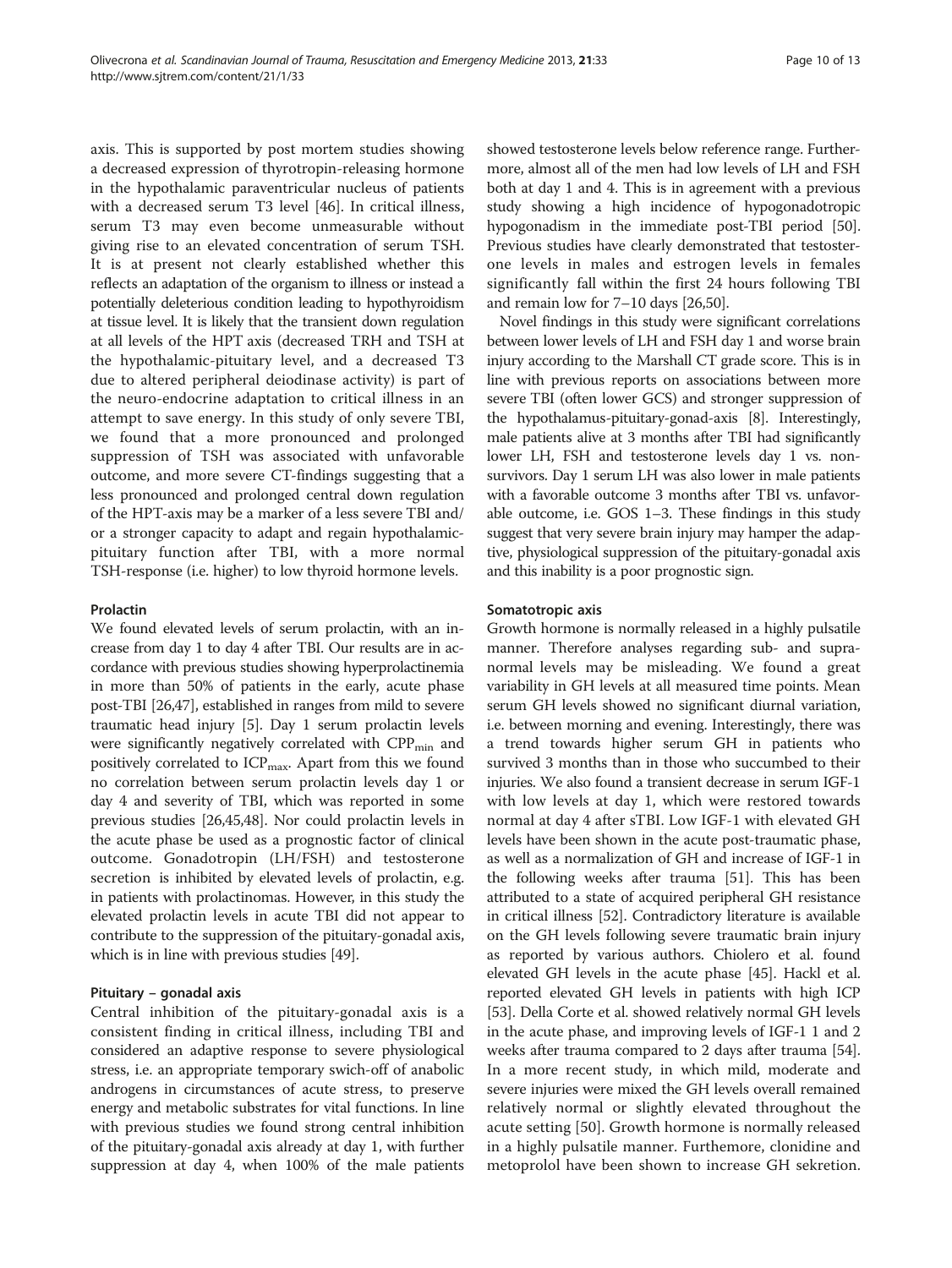<span id="page-10-0"></span>[[55,56](#page-12-0)] Therefore analyses of GH sampled only twice daily under multiple pharmacological treatment should be interpreted with caution.

#### Prediction of outcome

In the search for biomarkers of clinical outcome after sTBI we tested the hypothesis that hormone levels may predict outcome at 3 months post-injury. Day 4 fT3 and TSH levels were shown to be predictive factors for outcome. Interestingly, in men day 1 LH and FSH were predictive factors of outcome and LH was the main predicting factor. However, by combining the above-mentioned hormone levels with  $ICP_{max}$  it was clear that  $ICP_{max}$  still is the main predicting factor of outcome in patients treated at our department. By using LH day 1 in men the ROC analysis showed a high AUC and a rather good sensitivity and a good specificity. The probability of worse outcome increased with increasing levels of LH day 1.

#### Study limitations

This study is limited by the fact that GH, LH and FSH hormone levels were assessed only once daily. Given the known pulsatile secretory pattern of GH, LH and FSH, the true pattern of their release in the acute setting would require repeated sampling at close intervals. Also, due to lack of information about the females menstrual status the female gonadal axis could not be analyzed in detail. In this study no hormonal stimulation tests were performed, which in some cases may provide more detailed information about responsiveness of the hypothalamic-pituitary axis. Although such stimulation tests were done in some prior studies, they are challenging to do during the first days after the trauma with the patient under full neuro-intensive care. Also, the intention of the study was not to explore the patency of the hypothalamic-pituitary axis but to investigate the trauma induced effects on hormonal levels.

Many of the patients (i.e. 69%) in the study suffered from multiple injuries [[57](#page-12-0)]. The data does not allow discrimination of what proportion of the hormone alteration is caused by the TBI itself and how much is caused by the extracranial injuries/critical illness situation. Furthermore, according to the treatment protocol most of the patients received blood transfusions. No analyses are made regarding a possible association between blood transfusions and hormone levels [[58](#page-12-0)].

The clinical impact of the acute alterations of hormone levels in patients with severe brain injury is still largely unknown. Most changes are likely to represent an adaptive physiological response to critical illness. However, experimental studies indicate that hormonal effects upon the CNS in acute, sub-acute and long-term recovery phases may be of importance for secondary neuronal damage and plasticity/recovery processes. In this study we find that hormone levels in the early acute phase of sTBI may be used in models to predict clinical outcome. However, traditional acute phase variables, i.e. ICP appear superior and large cohorts are needed for further evaluation and confirmation of reliable screening markers. Future studies should be designed to ensure a high diagnostic robustness for proper identification of reliable predictors, as the results may be highly dependent on diagnostic pitfalls.

In conclusion, we found pronounced dynamic alterations in pituitary-dependent hormone levels day 1 and 4 after severe TBI. Cortisol levels below proposed cut-off limits for adrenal insufficiency were found in a large proportion of the patients without association to unfavorable clinical outcome. Stronger early suppression of the pituitary-gonadal axis was associated with a more favorable outcome whereas a prolonged suppression of the thyroid axis was associated with higher mortality and poor functional outcome. Whether these findings are applicable for other groups of patients with sTBI treated by other treatment regimes has to be further evaluated.

#### Competing interests

The authors declare that they have no competing interests.

#### Authors' contributions

ZO: Carried out surgery on some of the patients, collected data and went through patient charts, wrote the manuscript, analysis and interpretation of data, revising the manuscript critically. PD: analysis and interpretation of data, revising the manuscript critically, wrote some parts of the manuscript. LOK: Designed the study, collected data, analysis and interpretation of data, revising the manuscript critically. All authors read and approved the final manuscript.

#### Acknowledgements

We wish to express our gratitude to Pedram Tabatabai, MD, Lukas Bobinski, MD, Magnus Olivecrona, MD, PhD, Marie Rodling-Wahlström, MD, PhD, Silvana Naredi, MD, PhD and our research nurses Kristin Nyman and Anna-Lena Östlund for help with the study. The Department of Clinical Neuroscience, Kempe Foundation and Pfizer, Sweden financially supported this study.

#### Author details

<sup>1</sup>Department of Pharmacology and Clinical Neuroscience, Division of Neurosurgery, Umeå University, SE 90185, Umeå, Sweden. <sup>2</sup> Department of Public Health and Clinical Medicine, Umeå University, SE 90185, Umeå, Sweden.

#### Received: 9 November 2012 Accepted: 2 April 2013 Published: 20 April 2013

#### References

- 1. Simmonds: Ueber Hypophysisschwund mit tödlichem Ausgang. Deutsch Medizinische Wochenschrift. 1914 1914, 40:322–323.
- 2. Escamilla RF, Lisser H: Simmonds' Disease (Hypophyseal Cachexia): Clinical Report of Several Cases with Discussion of Diagnosis and Treatment. California and western medicine 1938, 48(5):343–8.
- 3. Benvenga S, Campenni A, Ruggeri RM, Trimarchi F: Clinical review 113: Hypopituitarism secondary to head trauma. J Clin Endocrinol Metab 2000, 85(4):1353–61.
- 4. Edwards OM, Clark JD: Post-traumatic hypopituitarism. Six cases and a review of the literature. Medicine (Baltimore) 1986, 65(5):281–90.
- 5. Klose M, Juul A, Poulsgaard L, Kosteljanetz M, Brennum J, Feldt-Rasmussen U: Prevalence and predictive factors of post-traumatic hypopituitarism. Clin Endocrinol (Oxf) 2007, 67(2):193–201.
- 6. Schneider HJ, Kreitschmann-Andermahr I, Ghigo E, Stalla GK, Agha A: Hypothalamopituitary dysfunction following traumatic brain injury and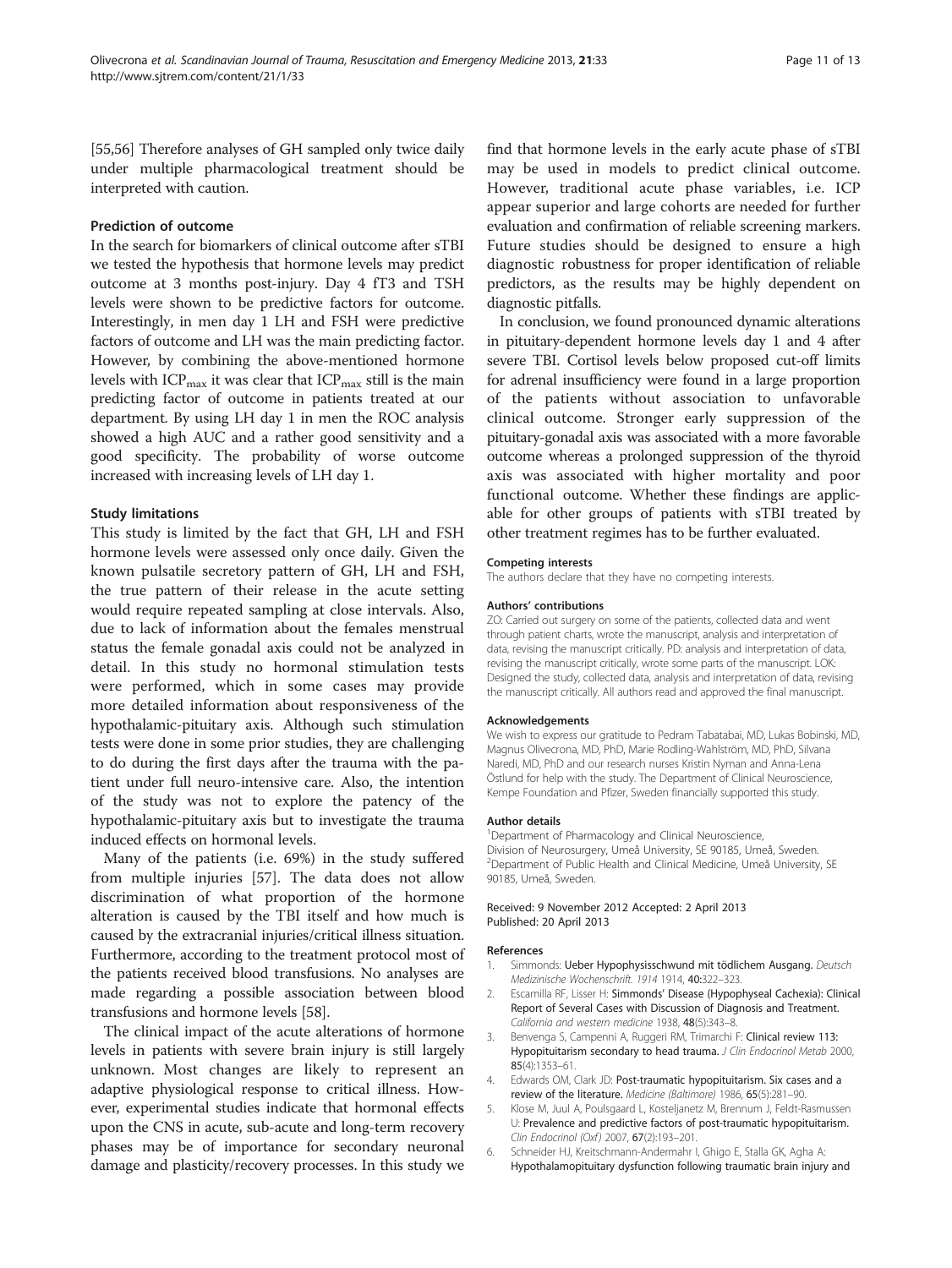<span id="page-11-0"></span>aneurysmal subarachnoid hemorrhage: a systematic review. JAMA 2007, 298(12):1429–38.

- 7. Venkatesh B, Cohen J: Adrenocortical (dys)function in septic shock a sick euadrenal state. Best practice & research Clinical endocrinology & metabolism [Review] 2011, 25(5):719-33.
- Hannon MJ, Sherlock M, Thompson CJ: Pituitary dysfunction following traumatic brain injury or subarachnoid haemorrhage - in "Endocrine Management in the Intensive Care Unit". Best practice & research Clinical endocrinology & metabolism [Review] 2011, 25(5):783–98.
- Chisu V, Manca P, Lepore G, Gadau S, Zedda M, Farina V: Testosterone induces neuroprotection from oxidative stress. Effects on catalase activity and 3-nitro-L-tyrosine incorporation into alpha-tubulin in a mouse neuroblastoma cell line. Arch Ital Biol 2006, 144(2):63–73.
- 10. Hammond J, Le Q, Goodyer C, Gelfand M, Trifiro M, LeBlanc A: Testosterone-mediated neuroprotection through the androgen receptor in human primary neurons. J Neurochem 2001, 77(5):1319–26.
- 11. Napoli R, Guardasole V, Angelini V, D'Amico F, Zarra E, Matarazzo M, et al: Acute effects of growth hormone on vascular function in human subjects. J Clin Endocrinol Metab 2003, 88(6):2817-20.
- 12. Scheepens ASE, Breier BH, Clark RG, Gluckman PD, Williams CE: Growth hormone as a neuronal rescue factor during recovery from CNS injury. Neuroscience 2001, 104(3):677–87. 2001.
- 13. Muller K, Townend W, Biasca N, Unden J, Waterloo K, Romner B, et al: S100B serum level predicts computed tomography findings after minor head injury. The Journal of trauma. [Multicenter Study]. 2007, 62(6):1452-6.
- 14. Silha JV, Krsek M, Hana V, Marek J, Weiss V, Jezkova J, et al: The effects of growth hormone status on circulating levels of vascular growth factors. Clin Endocrinol (Oxf) 2005, 63(1):79–86.
- Liu M, Kelley MH, Herson PS, Hurn PD: Neuroprotection of sex steroids. Minerva endocrinologica. [Research Support, N.I.H., Extramural Research Support, Non-U.S. Gov't Review] 2010, 35(2):127–43.
- 16. Olivecrona M, Rodling-Wahlstrom M, Naredi S, Koskinen LO: Prostacyclin treatment in severe traumatic brain injury: a microdialysis and outcome study. Journal of neurotrauma. [Randomized Controlled Trial Research Support, Non-U.S. Gov't] 2009, 26(8):1251–62.
- 17. Baker SP, O'Neill B, Haddon W Jr, Long WB: The injury severity score: a method for describing patients with multiple injuries and evaluating emergency care. J Trauma 1974, 14(3):187-96.
- 18. Marshall LF, Marshall SB, Klauber MR, Van Berkum CM, Eisenberg H, Jane JA, et al: The diagnosis of head injury requires a classification based on computed axial tomography. J Neurotrauma 1992, 9(Suppl 1):S287–92.
- 19. Vermeulen A, Verdonck L, Kaufman JM: A critical evaluation of simple methods for the estimation of free testosterone in serum. The Journal of clinical endocrinology and metabolism. [Comparative Study] 1999, 84(10):3666–72.
- 20. Annane D: Defining critical illness-related corticosteroid insufficiency: one step forward! Critical care medicine. [Comment Editorial] 2010, 38(2):721–2.
- 21. Ghigo E, Masel B, Aimaretti G, Leon-Carrion J, Casanueva FF, Dominguez-Morales MR, et al: Consensus guidelines on screening for hypopituitarism following traumatic brain injury. Brain injury : [BI]. [Consensus Development Conference Research Support, Non-U.S. Gov't Review] 2005, 19(9):711–24.
- 22. Van den Berghe G: Endocrine evaluation of patients with critical illness. Endocrinol Metab Clin North Am 2003, 32(2):385–410.
- 23. Hassan-Smith Z, Cooper MS: Overview of the endocrine response to critical illness: how to measure it and when to treat. Best practice & research Clinical endocrinology & metabolism. [Research Support, Non-U.S. Gov't Review] 2011, 25(5):705–17.
- 24. Roberts I, Yates D, Sandercock P, Farrell B, Wasserberg J, Lomas G, et al: Effect of intravenous corticosteroids on death within 14 days in 10008 adults with clinically significant head injury (MRC CRASH trial): randomised placebo-controlled trial. Lancet. [Clinical Trial Multicenter Study Randomized Controlled Trial Research Support, Non-U.S. Gov't] 2004, 364(9442):1321–8.
- 25. Takala J, Ruokonen E, Webster NR, Nielsen MS, Zandstra DF, Vundelinckx G, et al: Increased mortality associated with growth hormone treatment in critically ill adults. The New England journal of medicine. [Clinical Trial Multicenter Study Randomized Controlled Trial Research Support, Non-U.S. Gov't] 1999, 341(11):785–92.
- 26. Agha A, Rogers B, Mylotte D, Taleb F, Tormey W, Phillips J, et al: Neuroendocrine dysfunction in the acute phase of traumatic brain injury. Clinical endocrinology. [Research Support, Non-U.S. Gov't] 2004, 60(5):584–91.
- 27. Wagner AK, McCullough EH, Niyonkuru C, Ozawa H, Loucks TL, Dobos JA, et al: Acute serum hormone levels: characterization and prognosis after severe traumatic brain injury. Journal of neurotrauma. [Research Support, N. I.H., Extramural Research Support, U.S. Gov't, Non-P.H.S. Research Support, U.S. Gov't, P.H.S.] 2011, 28(6):871–88.
- 28. Nordstrom CH: The "Lund concept": what it is and what it isn't. Intensive care medicine. [Comment Letter] 2007, 33(3):558. author reply 9.
- 29. Debudaj A, Bobinski R: [The pathophysiology of acute mountain sickness]. Pol Merkur Lekarski. [Review] 2010, 28(168):478–81.
- 30. Grande PO, Moller AD, Nordstrom CH, Ungerstedt U: Low-dose prostacyclin in treatment of severe brain trauma evaluated with microdialysis and jugular bulb oxygen measurements. Acta Anaesthesiol Scand 2000, 44(7):886–94.
- 31. Allolio B, Fitzgerald GA, Hipp FX, Hossmann V, Mies R, Winkelmann W: The effect of prostacyclin on pituitary hormone release. Br J Clin Pharmacol 1980, 10(6):626–7.
- 32. Grimee R, Wulfert E: Acute stress in rats produces a rapid and sustained increase in prostacyclin production in aortic tissue: dependence on corticosterone. Life Sci 1995, 57(1):69–81.
- 33. Marik PE, Zaloga GP: Adrenal insufficiency in the critically ill: a new look at an old problem. Chest. [Review] 2002, 122(5):1784–96.
- Van den Berghe G, de Zegher F, Bouillon R: Clinical review 95: Acute and prolonged critical illness as different neuroendocrine paradigms. The Journal of clinical endocrinology and metabolism. [Research Support, Non-U.S. Gov't Review] 1998, 83(6):1827–34.
- 35. Christ-Crain M, Stolz D, Jutla S, Couppis O, Muller C, Bingisser R, et al: Free and total cortisol levels as predictors of severity and outcome in community-acquired pneumonia. American journal of respiratory and critical care medicine. [Research Support, Non-U.S. Gov't] 2007, 176(9):913–20.
- 36. Savaridas T, Andrews PJ, Harris B: Cortisol dynamics following acute severe brain injury. Intensive Care Med 2004, 30(7):1479–83.
- 37. Ingebrigtsen T, Romner B, Trumpy JH: Management of minor head injury: the value of early computed tomography and serum protein S-100 measurements. J Clin Neurosci 1997, 4(1):29–33.
- 38. Smith-Swintosky VL, Pettigrew LC, Sapolsky RM, Phares C, Craddock SD, Brooke SM, et al: Metyrapone, an inhibitor of glucocorticoid production, reduces brain injury induced by focal and global ischemia and seizures. Journal of cerebral blood flow and metabolism : official journal of the International Society of Cerebral Blood Flow and Metabolism. [Research Support, Non-U.S. Gov't Research Support, U.S. Gov't, Non-P.H.S. Research Support, U.S. Gov't, P.H.S.] 1996, 16(4):585–98.
- 39. Herrmann M, Jost S, Kutz S, Ebert AD, Kratz T, Wunderlich MT, et al: Temporal profile of release of neurobiochemical markers of brain damage after traumatic brain injury is associated with intracranial pathology as demonstrated in cranial computerized tomography. Journal of neurotrauma. [Comparative Study Research Support, Non-U.S. Gov't] 2000, 17(2):113–22.
- 40. Moore RA, Allen MC, Wood PJ, Rees LH, Sear JW: Peri-operative endocrine effects of etomidate. Anaesthesia 1985, 40(2):124–30.
- 41. Tagawa M, Sako T, Ejima H, Kurokawa K, Orima H, Motoyoshi S: Changes in plasma cortisol concentration by ages in dogs under ketamine and thiopental anesthesia. Nihon juigaku zasshi The Japanese journal of veterinary science 1989, 51(2):278–83.
- 42. Polo-Garvin A, Garcia-Sanchez MJ, Peran F, Almazan A: [Evaluation of the hemodynamic and endocrino-metabolic response to tracheal intubation in patients anesthetized with thiopental or propofol]. Rev Esp Anestesiol Reanim 1993, 40(6):344-8.
- 43. Murakawa T, Tsubo T, Kudo T, Kudo M, Matsuki A: [Effect of propofol as an agent for anesthetic induction on pituitary-adrenocortical function during anesthesia and surgery]. Masui 1998, 47(11):1350–7.
- 44. Woolf PD, Lee LA, Hamill RW, McDonald JV: Thyroid test abnormalities in traumatic brain injury: correlation with neurologic impairment and sympathetic nervous system activation. The American journal of medicine. [Research Support, U.S. Gov't, Non-P.H.S. Research Support, U.S. Gov't, P.H.S.] 1988, 84(2):201–8.
- 45. Chiolero RL, Lemarchand-Beraud T, Schutz Y, de Tribolet N, Bayer-Berger M, Freeman J: Thyroid function in severely traumatized patients with or without head injury. Acta Endocrinol (Copenh) 1988, 117(1):80–6.
- 46. De Jongh FE, Jobsis AC, Elte JW: Thyroid morphology in lethal nonthyroidal illness: a post-mortem study. European journal of endocrinology / European Federation of Endocrine Societies 2001, 144(3):221–6.